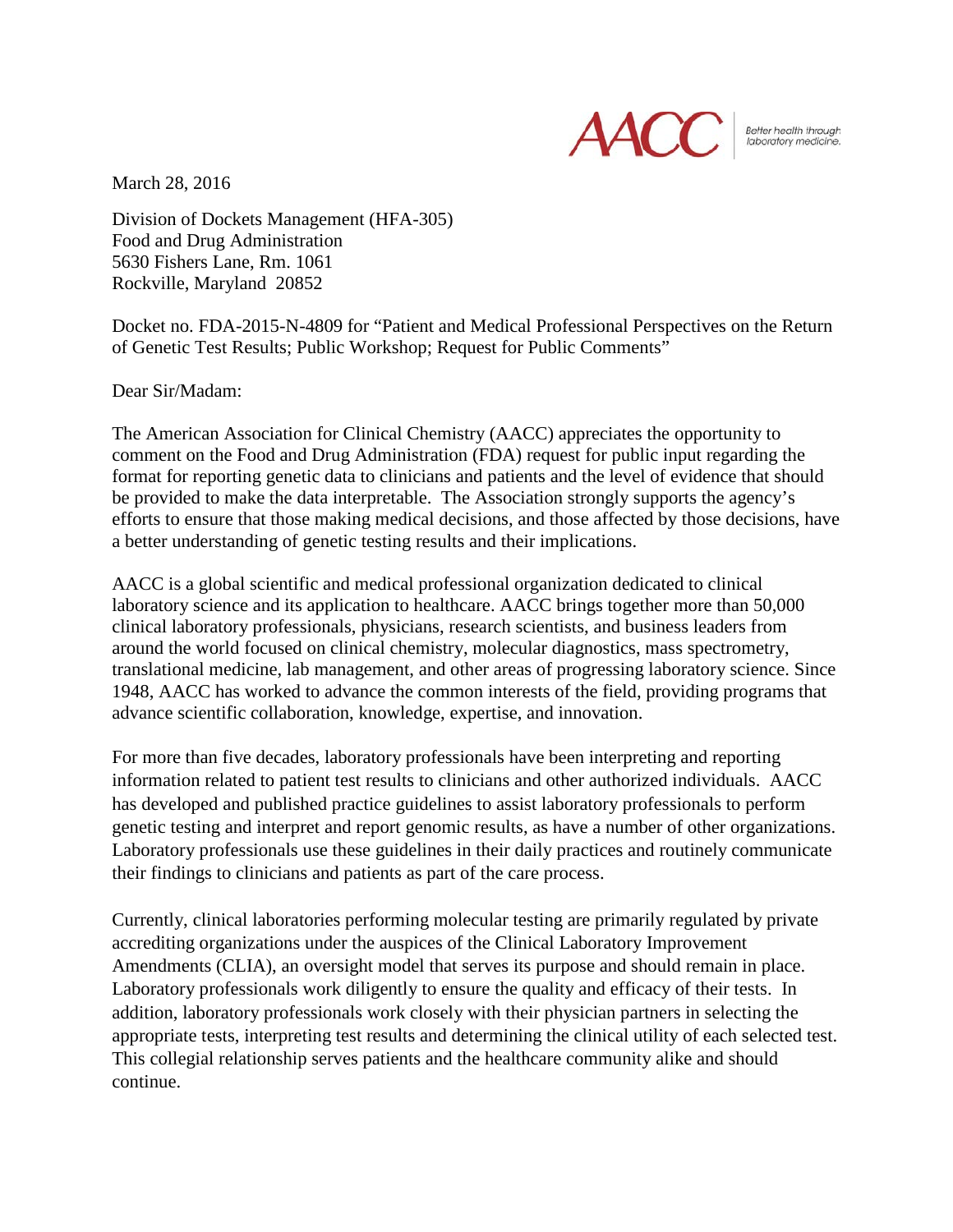FDA March 28, 2016 Page Two

AACC agrees with the FDA that patients seeking genetic testing should receive understandable, useful information. It is vital that professional laboratory scientists, clinicians and genetic counselors collaborate with one another to ensure that patients comprehend the purpose of the molecular tests and the implications of the results. Educating physicians on the accurate interpretation of genetic test results is an extremely important aspect of the process. The FDA should work with the healthcare community to develop guidance regarding patient education.

AACC also urges the FDA to take a more proactive role in promoting translational research. This can be accomplished by the agency ensuring that Institutional Review Boards adequately understand the CLIA standards so that they can guide researchers in complying with the CLIA requirements, with which they might not be familiar. Greater FDA involvement may help to enhance the understanding of laboratory regulations within these research facilities while assuring the rights of patients.

In conclusion, AACC recommends that:

- Appropriately trained and knowledgeable healthcare professionals educate patients about the risks and benefits associated with genetic tests;
- Patients be made aware of the financial implications of such testing;
- Test results provided to patients include explanatory language understandable to the lay community;
- Laboratory professionals serve as a resource to clinicians in selecting genetic tests for their patients and interpreting the results and, when appropriate, provide selected literature to assist in care decisions; and
- Patient-centered educational materials be developed by the healthcare community to assist consumers in understanding the value and limitations of genetic testing.

AACC looks forward to working with the FDA as it seeks to improve communication between healthcare practitioners and patients regarding the use of genetic testing information. We are providing more specific information in regards to the case studies discussed at the March  $2<sup>nd</sup>$ public workshop in the appendix below. If you have any questions, please email Vince Stine, PhD, AACC Director of Government Affairs, at vstine@aacc.org.

Sincerely,

Patricia 20 Jones

Patricia M. Jones, PhD, DABCC, FACB President, AACC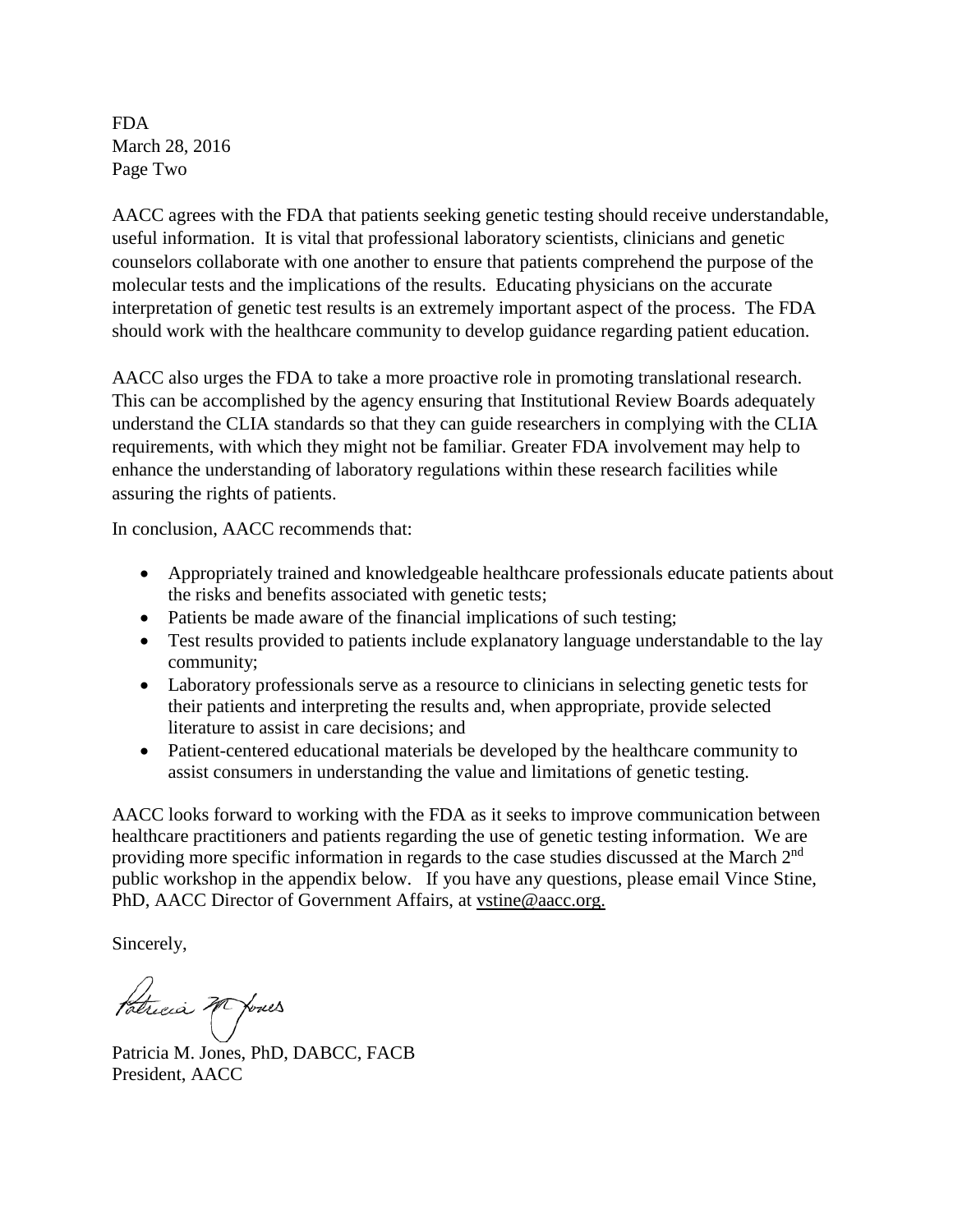### **Appendix**

AACC has received input from member experts on the case studies put forth by the FDA. Their individual responses are provided as bullet points below.

### **Case Study 2 - Well Patient Tests/Predictive tests**

Zoe is a 34 year old Caucasian unmarried woman who does not yet have, but wants, children. Her paternal aunt died of breast cancer at the age of 52. No one in her family that she knows of is of Ashkenazi Jewish descent.

### *A: You are Zoe. Consider the following:*

*Do you want to know if you have a BRCA mutation that increases your likelihood of developing breast and ovarian cancer? Do you want to know if you may have other genetic mutations that could increase your likelihood of other cancers? What percentage increase in risk would cause you to consider increased surveillance or prophylactic surgery to remove your breasts and/or ovaries? How would you want to receive this information – from a laboratory or your physician? Or another source? Would major life decisions and estate planning be changed based on the results of your test?* 

- As a patient with a limited family history of breast cancer, it is important to understand the role of BRCA mutation testing. For example, recommendations from professional societies for indications for BRCA testing, what constitutes a "family history" of breast cancer, and extensive discussion of the potential benefits and limitations associated with testing.
- Whether to consider testing for any cancer predisposition mutations is a highly personal decision. For a patient evaluating mutation testing, a few significant considerations include whether genetic testing is indicated based on a patient's family history, what genes and mutations are included in a test, what the association is between a mutation and predisposition risk, and whether the patient's insurance will pay for genetic testing.
- There is no right or wrong answer as to whether to pursue genetic testing. It is important that a patient understand all factors surrounding a genetic test and provide truly informed consent prior to having a specimen drawn for testing.
- Standard medical practice is for patients to receive laboratory results from the ordering provider. Recreational or direct-to-consumer genetic testing is a noteworthy exception that carries a significant level of risk in a patient who does not entirely understand the test results in the full context of his/her medical care. For example, a patient with a strong family history of breast cancer who does not have a BRCA1 or BRCA2 mutation identified may incorrectly think that he or she has a low likelihood of cancer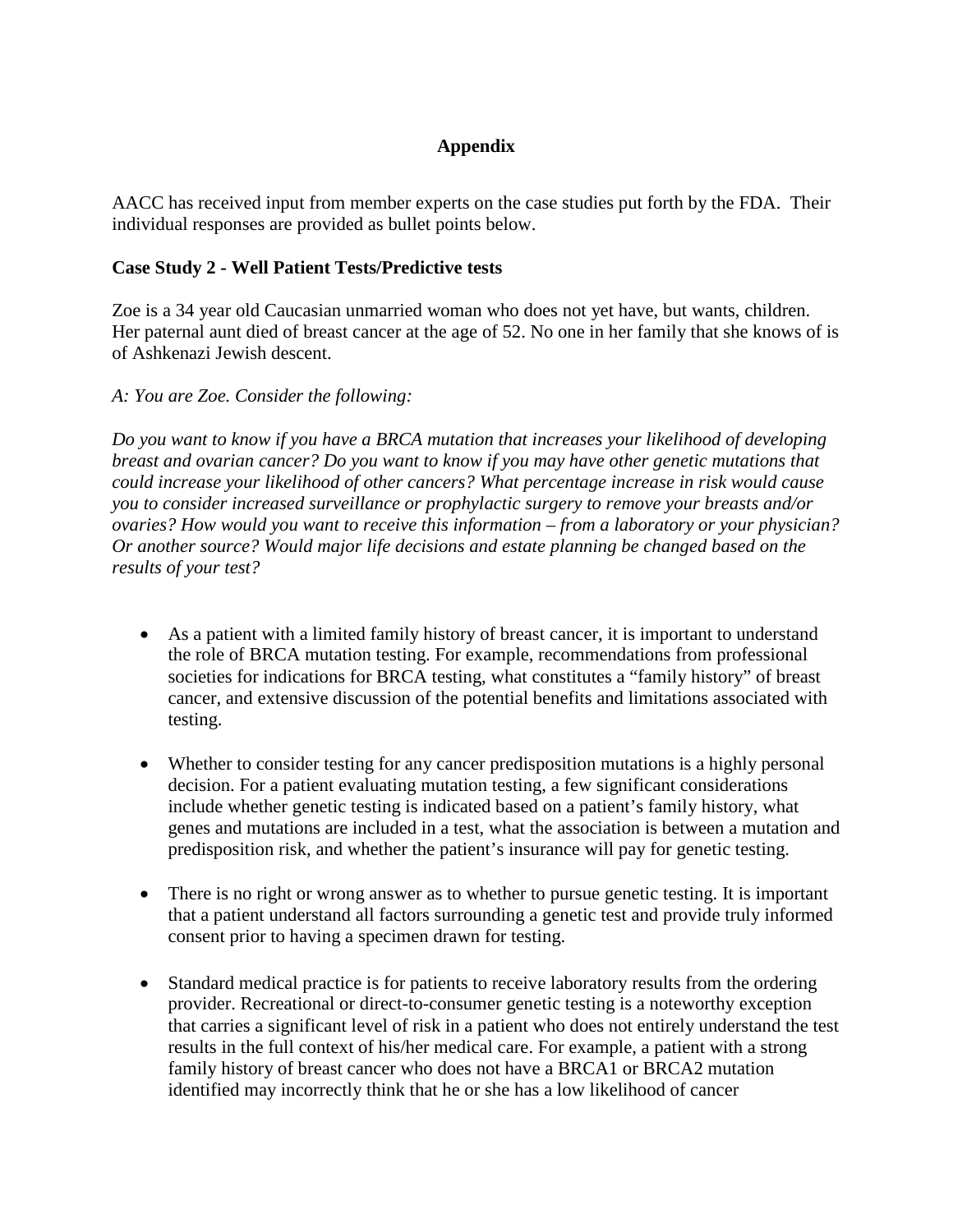predisposition. However, the test may not have included gene deletions. If the patient does not understand that the initial test did not cover the full breadth of mutations, he or she could be under appreciating the risk.

• Estate planning and major life decisions can easily be affected by laboratory results. The intent of informed consent is that these factors are considered prior to making a decision to send testing.

# *B: You are Zoe's gynecologist.*

*As you considering ordering these tests, do you consider that Zoe does not have a strong family history of cancer? Do you consider her ethnicity and the population for which the test is validated? Do you want the results of the test? Do you want do know if there are variants of unknown significance? What other information would you like? Would you refer your patient to a specialist? What type? How would you like this information presented? What would you do with it?* 

• Family history and ethnicity are critical factors to consider when assessing whether to pursue genetic testing. This information should be presented to a patient by someone familiar with informed consent and cancer predisposition testing. The specialist can be a gynecologist who has received specialized training or another provider who has expertise in this area. Clinics at large tertiary care facilities often have specialists who counsel patients for cancer predisposition testing. Their expertise in assessing what type of test – if any – is most appropriate (e.g., targeted testing for a familial mutation vs broad molecular profiling) is essential for patient care. Laboratory reports must clearly identify what types of mutations can be identified as well as accurately describe mutations with HGNC nomenclature.

### **Case Study 3 – Oncology Tests**

Carole is a 63 year old college-educated woman who has a family history of cancer but no known pattern of specific cancers. Her family is of Middle Eastern and Asian heritage. She is diagnosed with lung cancer and has her tumor's genome sequenced.

### *A: You are Carole.*

*What information would you like? How would you like it presented? What would you do with it? Consider the following: Your lung cancer has a mutation for an FDA-approved companion therapy for lung cancers. Your lung cancer has a mutation for an FDA-approved companion therapy for breast cancers. Your lung cancer has a mutation that may be connected to higher response rates in prostate cancers. Your lung cancer has multiple mutations that may suggest different courses of therapies.*

• A patient diagnosed with lung cancer should be informed of the specific mutation that was detected in tumor specimen and the companion therapy that was FDA approved for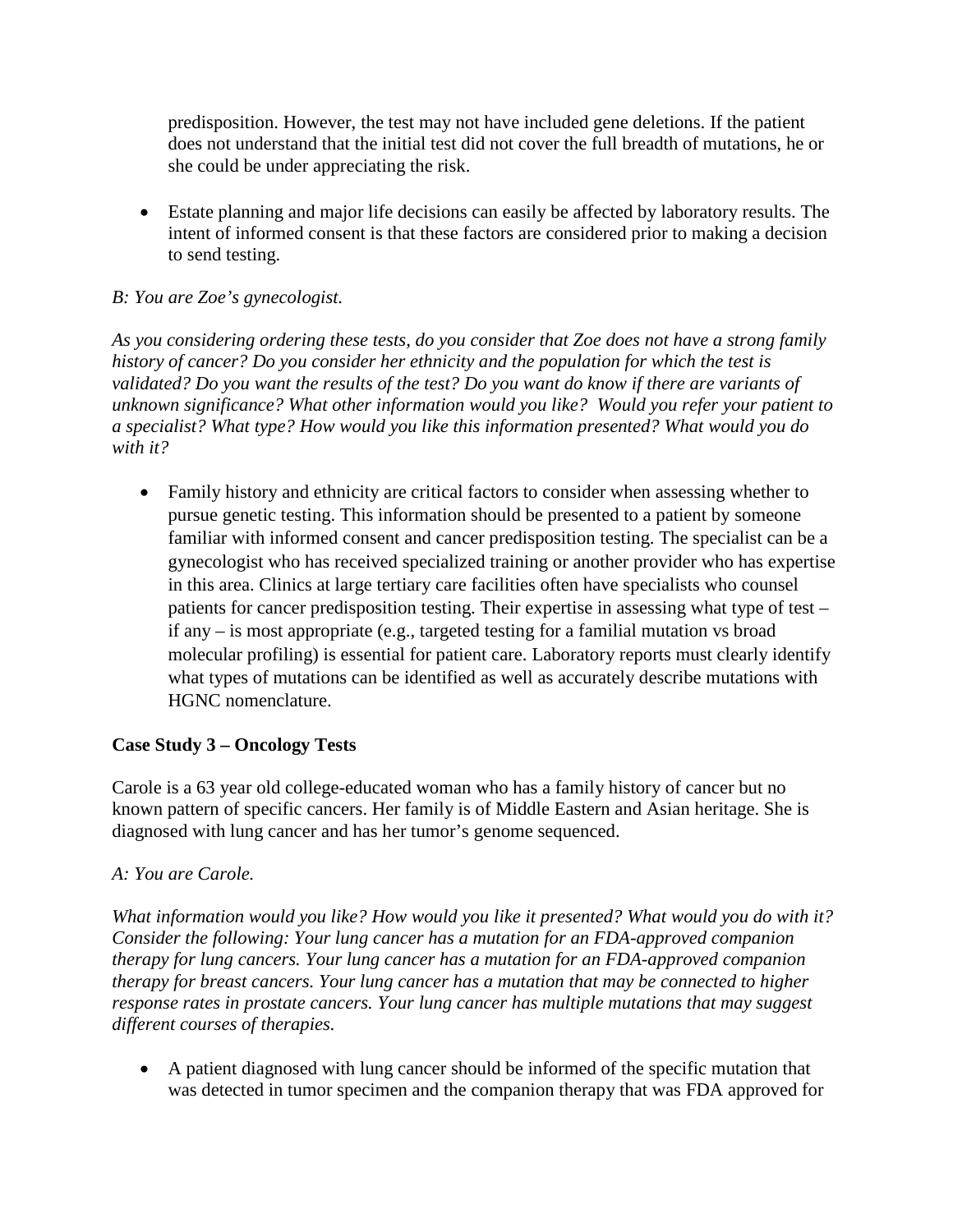the mutation. In addition, the patient should be told if there are any other therapies available (non-companion) that target the same mutation in my tumor. It is also important for the oncologist to explain to Carole the exact meaning and the implications of "FDAapproved companion therapy." Any information on clinical trials that are available should also be presented to Carole.

- If the mutation is associated with better prognosis in prostate or other cancers, the information may be considered as secondary. However, if there are any targeted therapies in those cancers, the information is useful. Any combination(s) of mutations with therapeutic implications both FDA approved or in clinical trials is information should be documented in the patient's report.
- Detailed information on the potential benefits and drawbacks on the proposed therapy, investigational therapy or clinical trial is necessary. It is important for the oncologist to go over the existing outcomes data on the people who have had the same or similar therapy. The immediate and future implications on health and the financial undertaking should be also discussed.

# *B: You are Carole's oncologist.*

*What information would you like? How would you like it presented? What would you do with it? Consider the following: Her lung cancer has a mutation for an FDA-approved companion therapy for lung cancers. Her lung cancer has a mutation for an FDA-approved companion therapy for breast cancers. Her lung cancer has a mutation that may be connected to higher response rates in prostate cancers. Her lung cancer has multiple mutations that may suggest different courses of therapies*

- As the oncologist of a patient diagnosed with lung cancer that harbored a targetable mutation, I would evaluate the following information:
	- o The exact variant with amino acid and nucleotide information (documented with HGVS nomenclature) and the type of variant – SNV, Indel, structural variant;
	- o Gene copy number alterations and/or amplification;
	- o The specific exon affected (if relevant e.g. EGFR, MET…); and
	- o In select circumstances, the allelic frequency (may help to determine the germline potential – e.g. TP53 mutations and T790M in EGFR).

This information would be useful to determine the most appropriate therapy for the patient. For example if the lung tumor had an Exon 19 deletion, then that preferred TKI therapy is afatinib. If the tumor harbors a T790M mutation then osimertinib is the preferred therapeutic indicator.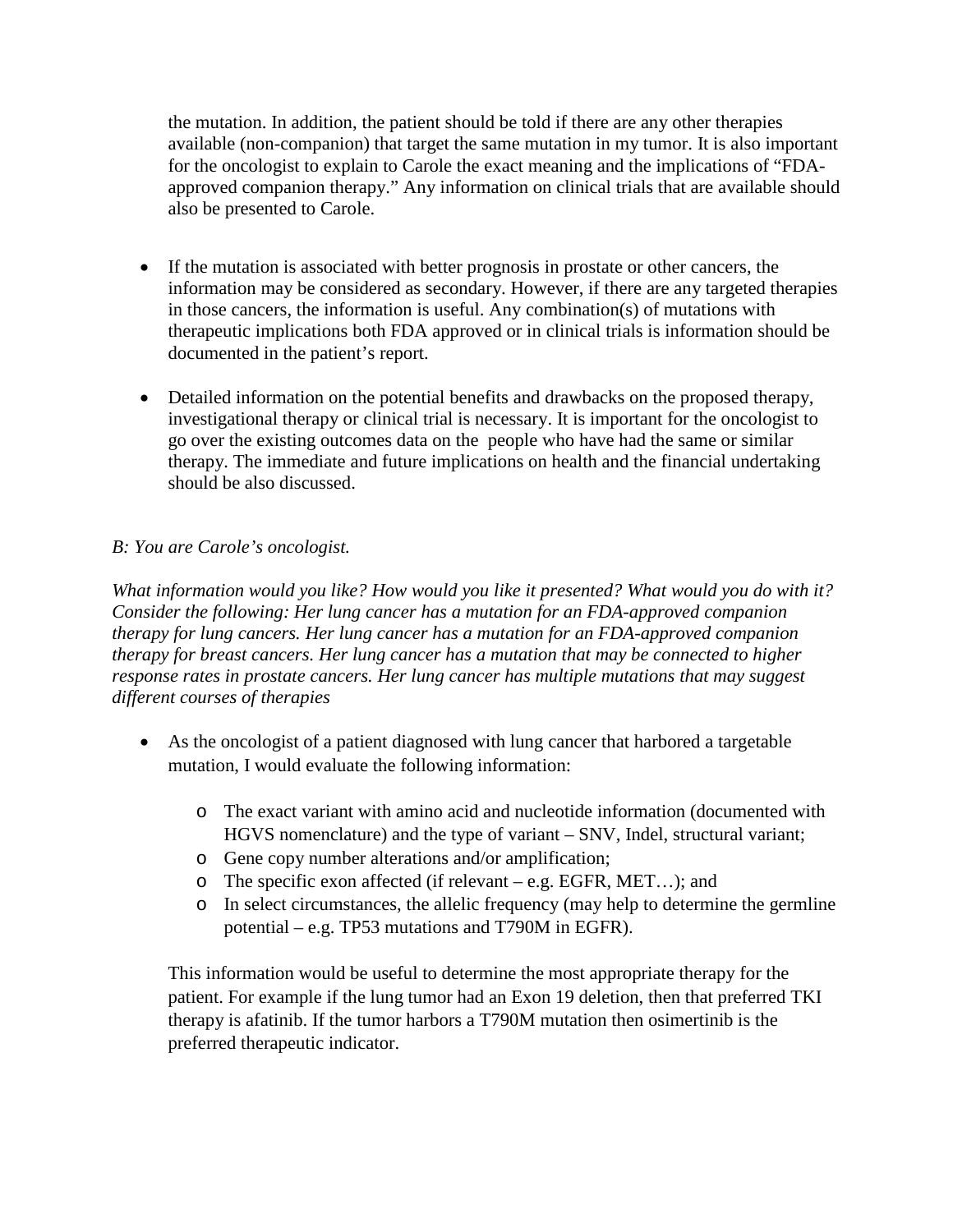- Should the tumor harbor a mutation that is a FDA approved companion target in breast cancer, it would be best to look for availability of any clinical trials where the patient meets the criteria for enrollment.
- If the therapies associated with the prostate- and breast-cancer mutation have not been previously documented to be effective in lung cancer, it would be better to first use conventional therapy recommended for lung cancer. If the patient is treatment-refractory, as a second resort, evaluate and consider the possibility of using the therapy that is associated with higher response rates in prostate or breast cancer. The latter is better done in consultation with experts who have experience with similar cases.
- Should the tumor have multiple mutations, the therapy that has shown documented evidence to be most effective would be the better approach.

# **Case Study 5 - Chronic Disease Tests**

Doug is 22 year old Caucasian with a history of depression and schizophrenia that are moderately well-controlled with drugs and therapy. His aunt tells him about a test his doctor can order to help him find the perfect drugs for his conditions by sending in a simple cheek swab.

### *A: You are Doug.*

*What information would you like? How would you like it presented? What would you do with it? Consider the following: The data guiding the treatment recommendations is not well-developed. The treatment recommendations are provided as strongly recommended for a number of different options. The treatment recommendations from the test conflict with your current regimen.*

- As an informed patient, Doug should seek more information on how the testing is performed – is it marketed as a DTC or offered by a lab with expertise in pharmacogenomics (PGx) testing? Who are the personnel involved? How experienced are they? How is the test interpreted? How was the test validated? Are there any other labs or centers that offer the test? (Many of these questions should be considered by any patient seeking more information regarding the testing being performed.)
- The information received should have an interpretation that can be followed by an informed lay person. It would help to include:
	- o The prevalence of the variant(s) with ethnic variation;
	- o Conditions directly and indirectly associated with the variant(s);
	- o Disease penetrance;
	- o Potential therapeutic implications and recommendations; and
	- o Contact information for experts and centers of excellence.
- It would be best to take the information back to the treating psychiatrist to see if s/he is able to interpret the results in the specific clinical context. I would ask my psychiatrist to